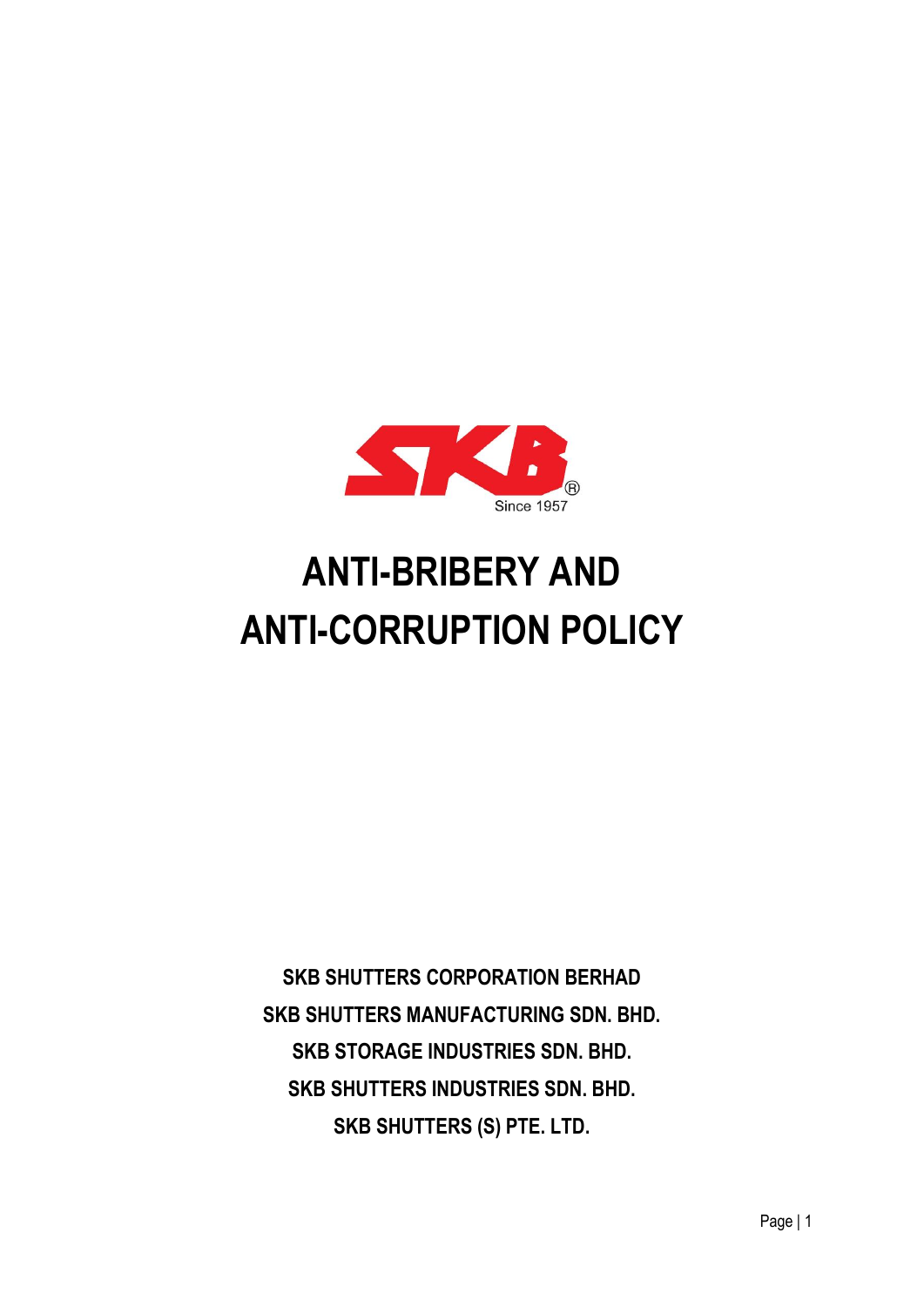## TABLE OF CONTENTS

| 3  |
|----|
|    |
|    |
|    |
|    |
|    |
|    |
|    |
|    |
|    |
|    |
|    |
|    |
|    |
|    |
|    |
|    |
|    |
|    |
| 15 |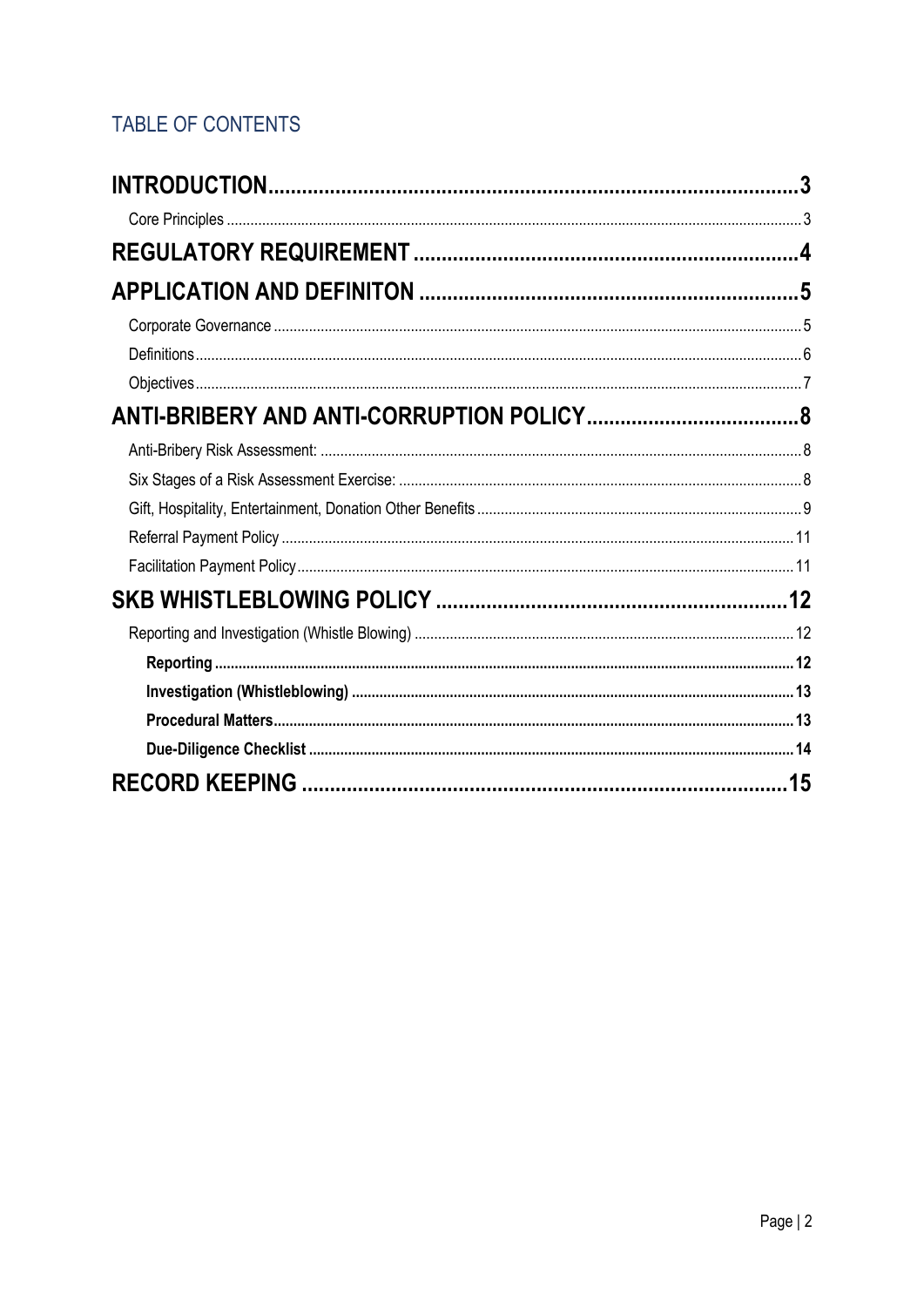## <span id="page-2-0"></span>**INTRODUCTION**

#### <span id="page-2-1"></span>Core Principles

SKB Shutters Corporation Berhad and its subsidiaries' (also referred to as "SKB") Anti-Bribery & Anti-Corruption Policy elaborates on principles of bribery and other corrupt practices that may arise in the course of business. The implementation of the Anti-Bribery Management System ("ABMS") consists of a set of policies and procedures established to manage bribery and corruption risk within the organisation. SKB is committed in adhering to the highest integrity and honesty when carrying out its duty with external and internal stakeholders. The Group has adopted a zero-tolerance approach against all forms of bribery and corruption and takes a strong stance against such acts. We assure that employees who refuse to subject themselves to any form of bribes or participate in acts of corruption will not be penalised even if such refusal may result in the company losing its business or not meeting its targets. The SKB Anti-Bribery & Anti-Corruption Policy and Guidelines describes these principles, providing guidance to employees with regards to improper solicitation, bribery and other corrupt activities and issues that may arise in the course of business.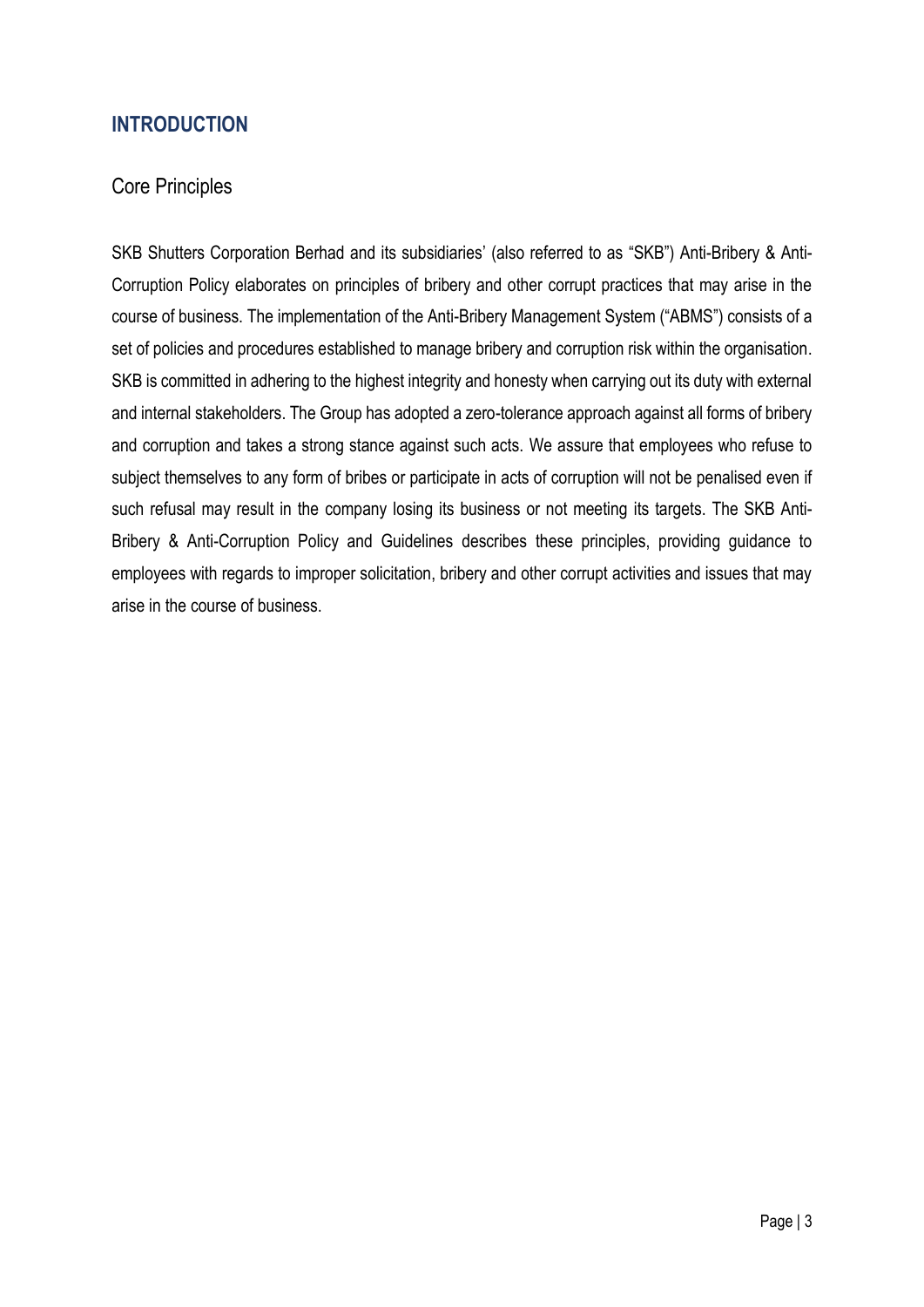## <span id="page-3-0"></span>**REGULATORY REQUIREMENT**

## Malaysian Anti-Corruption Commission Act ("MACCA") 2009

The Malaysian Anti-Corruption Commission Act 2009 is a Malaysian law which is enacted to provide for the establishment of the Malaysian Anti-Corruption Commission, to make further and better provisions for the prevention of corruption and for matters necessary thereto and connected therewith.

#### Malaysian Anti-Corruption Commission Act 2018

The Malaysian Anti-Corruption Commission Act was amended in 2018 to introduce corporate liability for corruption offences, which applies to Malaysian commercial organisations.

#### Penal Code

The Penal Code (Act 574) covers a very wide range of offences including those by public servants, specifically mentioned under Chapter IX Section 161, 162, 163, 164 and 165 that would take public servants to task for offences that are related to corruption.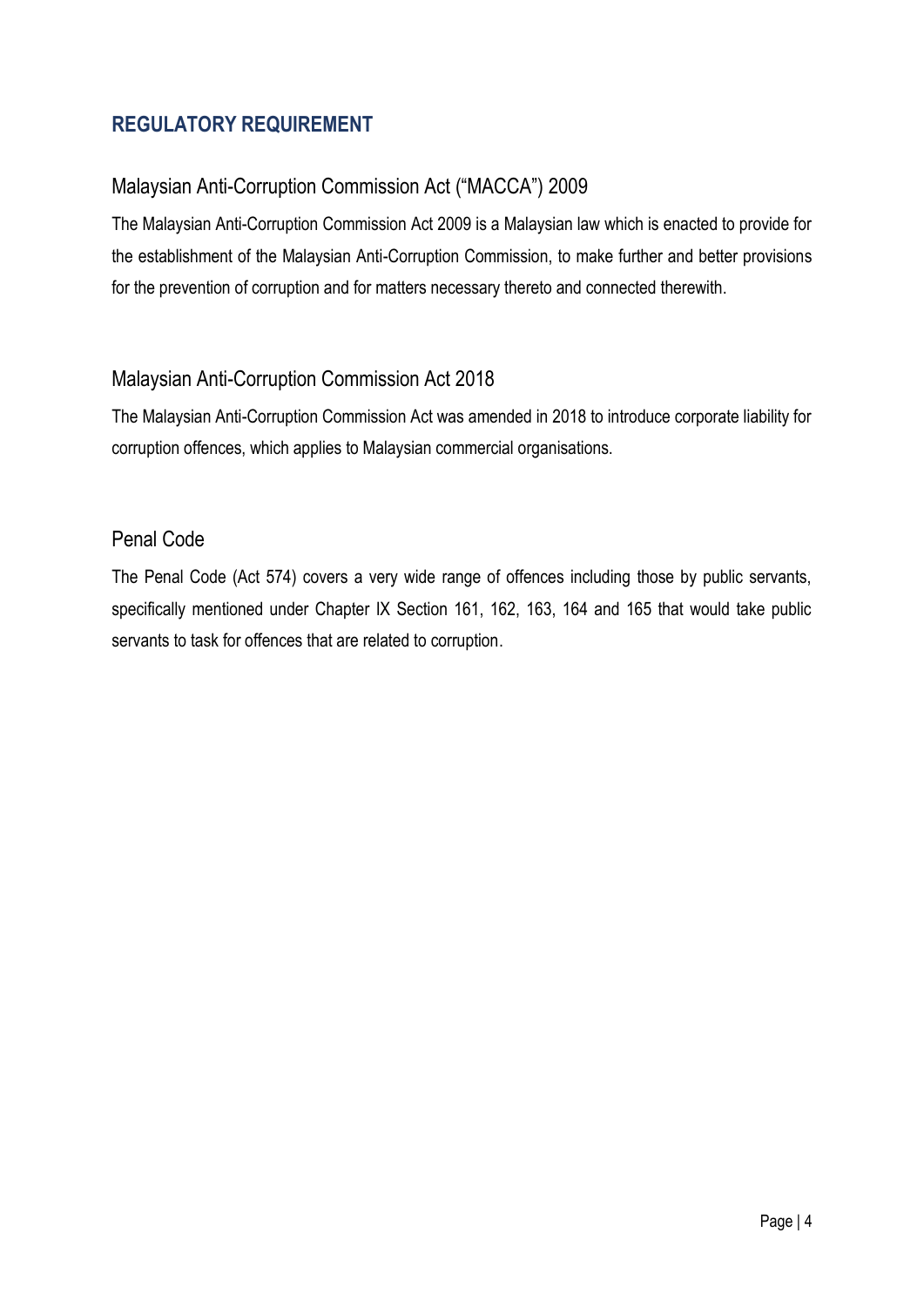## <span id="page-4-0"></span>**APPLICATION AND DEFINITON**

#### <span id="page-4-1"></span>Corporate Governance

This Policy is applicable to SKB Shutters Corporation Berhad, its Controlled Organisations, Business Associates acting on SKB's behalf, the Board of Directors and all SKB's Employees and shall be amended from time to time in line with laws and regulatory requirements. This Anti-Bribery & Anti-Corruption Policy sets out SKB's principles in dealing with improper solicitation, bribery and other corrupt activities and related issues that may arise in SKB's course of business. This Policy should be read in conjunction with SKB's various policies & guidelines. This Policy and Procedure is not intended to provide definitive answers to all questions regarding Bribery and Corruption, but is instead envisioned to provide a basic introduction to how the Group combats bribery and corruption in furtherance of its commitment to lawful, fair and ethical behaviour at all times, in addition to being designed to avoid situations in which bribery and corruption may take root. Failure to comply with this Policy and Procedure, whether intentional or not, may lead to disciplinary action and criminal liability for the employees involved.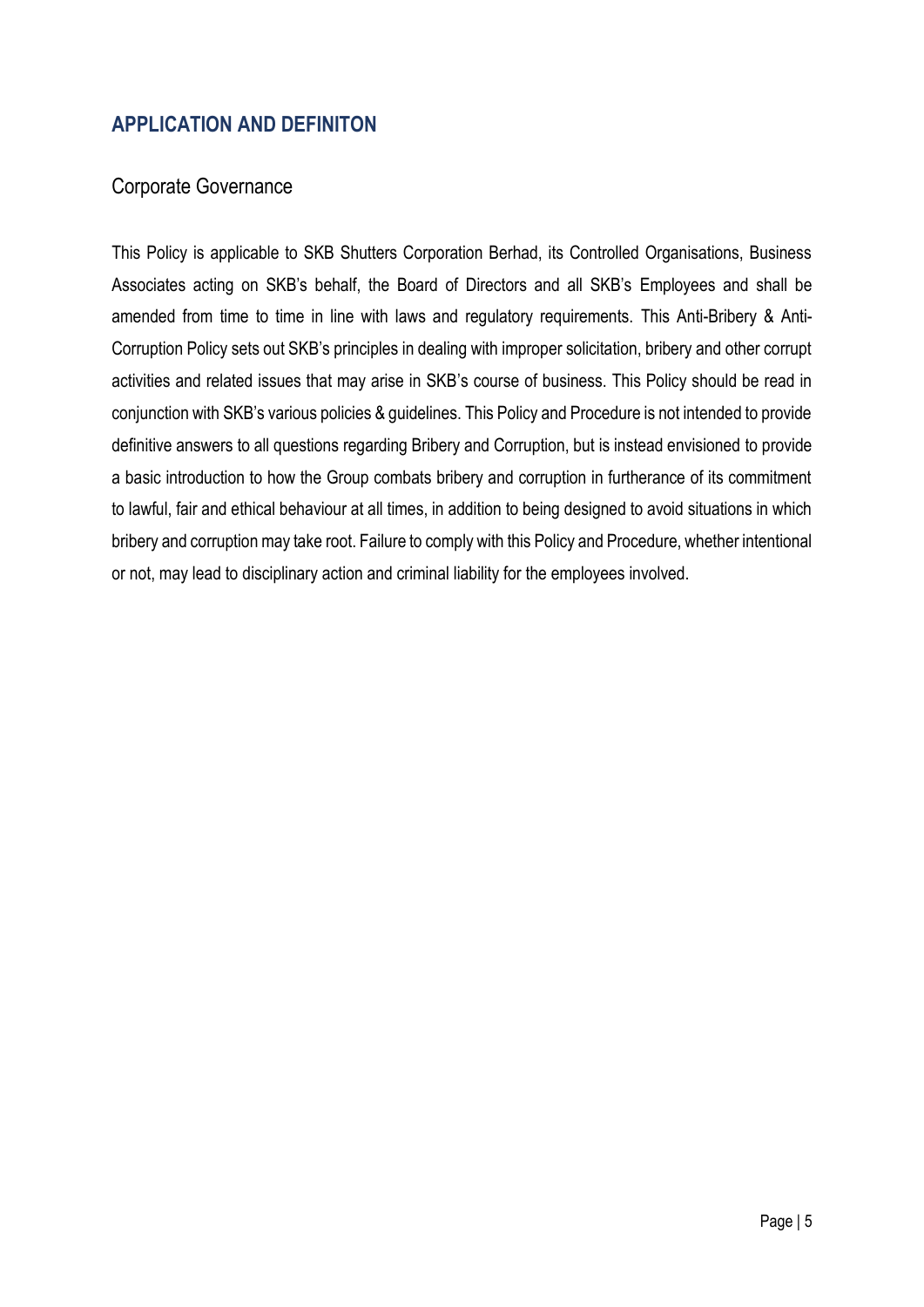#### <span id="page-5-0"></span>**Definitions**

**Bribery**: Bribery is defined as any action which would be considered as an offence of giving or receiving 'gratification' under MACCA. In practice, this means offering, giving, receiving or soliciting something of value in an attempt to illicitly influence the decisions or actions of a person a position of trust within an organisation.

**Business Associate**: An external party with whom the organisation has, or plans to establish, some form of business relationship. This primarily include Counterparties and Business Partners, i.e. clients, customers, joint ventures, joint venture partners, consortium partners, outsourcing providers, contractors, consultants, subcontractors, suppliers, vendors, advisers, agents, distributors, representatives, intermediaries and investors.

**Corruption**: The Transparency International definition of corruption is 'the abuse of entrusted power for personal gain.' For the purpose of this policy, corruption, is defined primarily as any action which would be considered as an offence of giving or receiving gratification under the MACCA ('Bribery' as defined above). In addition, corruption may also include acts of extortion, collusion, breach of trust, abuse of power, trading under influence, embezzlement, fraud or money laundering.

**Conflict of interest:** When a person's own interests either influence, have the potential to influence, or are perceived to influence their decision making of the Group.

**Donations and Sponsorship:** Charitable contributions and sponsorship payment made to support the community.

**Directors**: Directors include all independent and non-independent directors, executive and non-executive directors of the Group and shall also include alternate or substitute directors.

**Employees**: All individuals directly contracted to the Group on an employment basis, including permanent and temporary employees and Directors.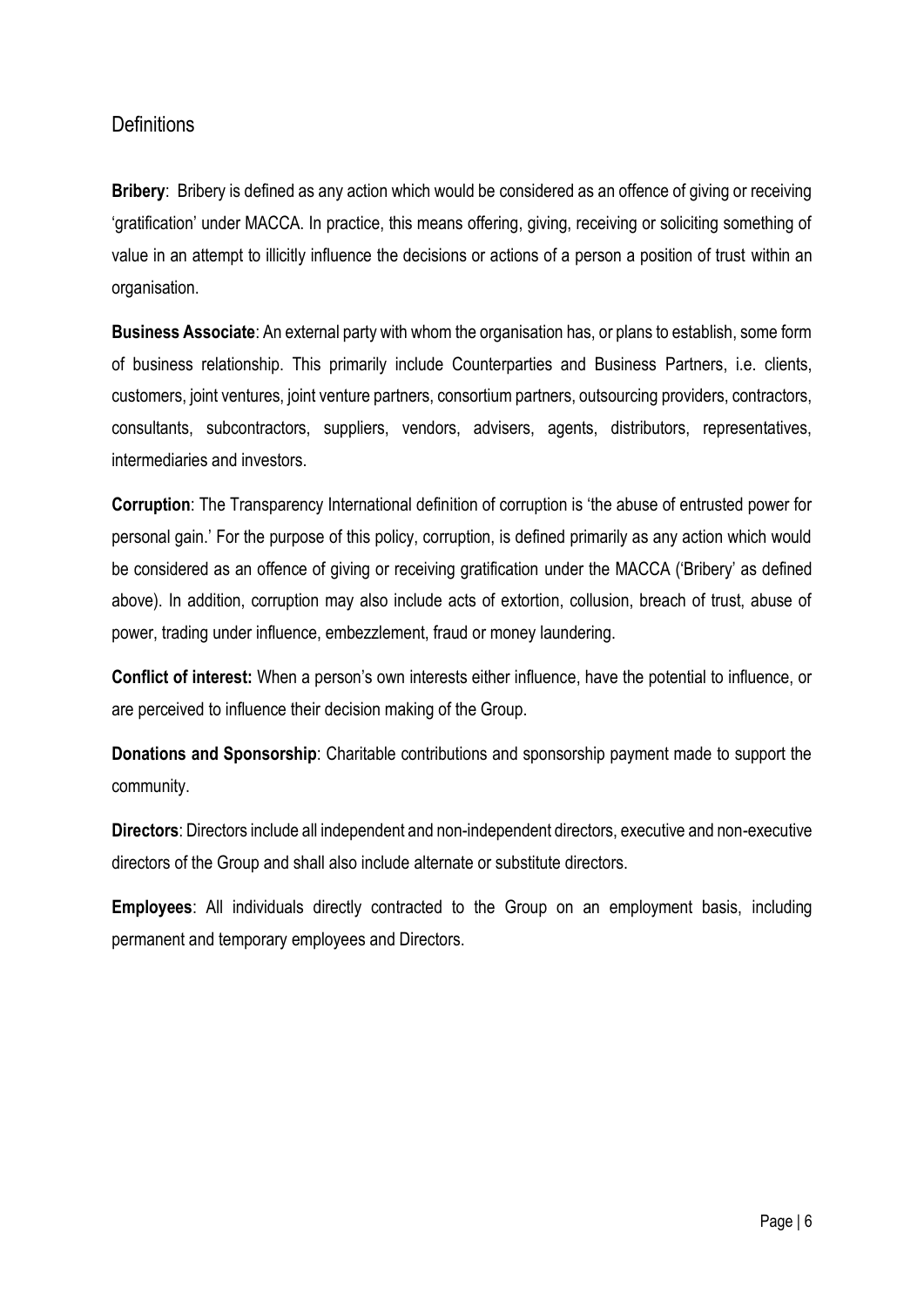## <span id="page-6-0"></span>**Objectives**

This Policy sets out SKB's overall position on bribery and corruption in all its forms. The Policy is not intended to be exhaustive as there may be additional obligations that the Employee is expected to adhere to or comply when performing their duties. For all intents and purposes, the Employees shall always observe and ensure compliance with this Policy and all applicable laws, rules and regulations in the performance of their duties.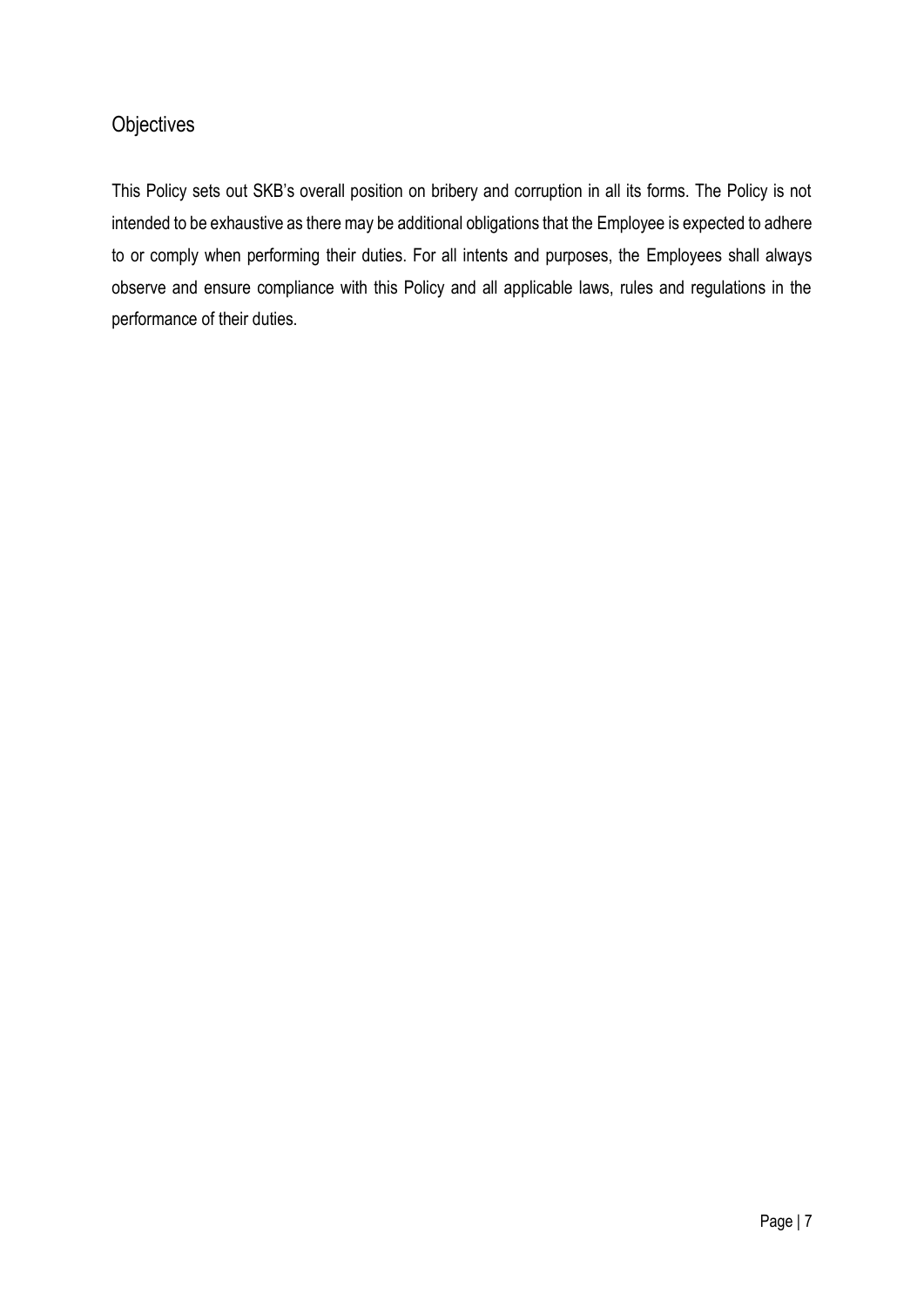## <span id="page-7-0"></span>**ANTI-BRIBERY AND ANTI-CORRUPTION POLICY**

#### <span id="page-7-1"></span>Anti-Bribery Risk Assessment:

Risk assessment is a continuing procedure which gives a company a systematic and prioritised view of where the significant inherent bribery risks lie. The results of risk assessments will be used to design the controls to mitigate the prioritised bribery risks. The process is critical as the information gained through risk assessment will shape the design of the anti-bribery programme and ensure through repeated risk assessments that the design is always valid and being improved.

<span id="page-7-2"></span>Six Stages of a Risk Assessment Exercise:

#### **Six stages are identified for the anti-bribery risk assessment process as stated below:**

**1. Ensure top level commitment and oversight:** Top level commitment is key to effective risk management. The board and senior management provide leadership and commitment to drive adequate and continuing risk assessment and ensure the process does not falter or lose quality.

**2. Plan, scope and mobilise:** The planning stage prepares the ground for the risk assessment process. A planning team should consider the following aspects: appointing the project lead, defining stakeholders, allocating team responsibilities, identifying information sources drafting plan for risk assessment, communicating plan and requirements to those involved in the exercise.

**3. Gather information:** Create a comprehensive catalogue of inherent bribery risks to which the company could plausibly be exposed by virtue of the nature and location of its activities.

**4: Identify the bribery risks:** The objective of this stage is to identify and examine the activities and risk factors that could increase the company's exposure to bribery risk.

**5. Evaluate and prioritise the risks:** The risk evaluation stage analyses and prioritises the forms of bribery identified in stage 3 taking into account the risk factors in stage 4. Common practice is to apply two variables to prioritise risks: likelihood of occurrence and the potential adverse impact.

**6. Use the output of risk assessment:** The results of risk assessments are applied to a review of the anti-bribery programme and the extent to which existing controls need modification or additions.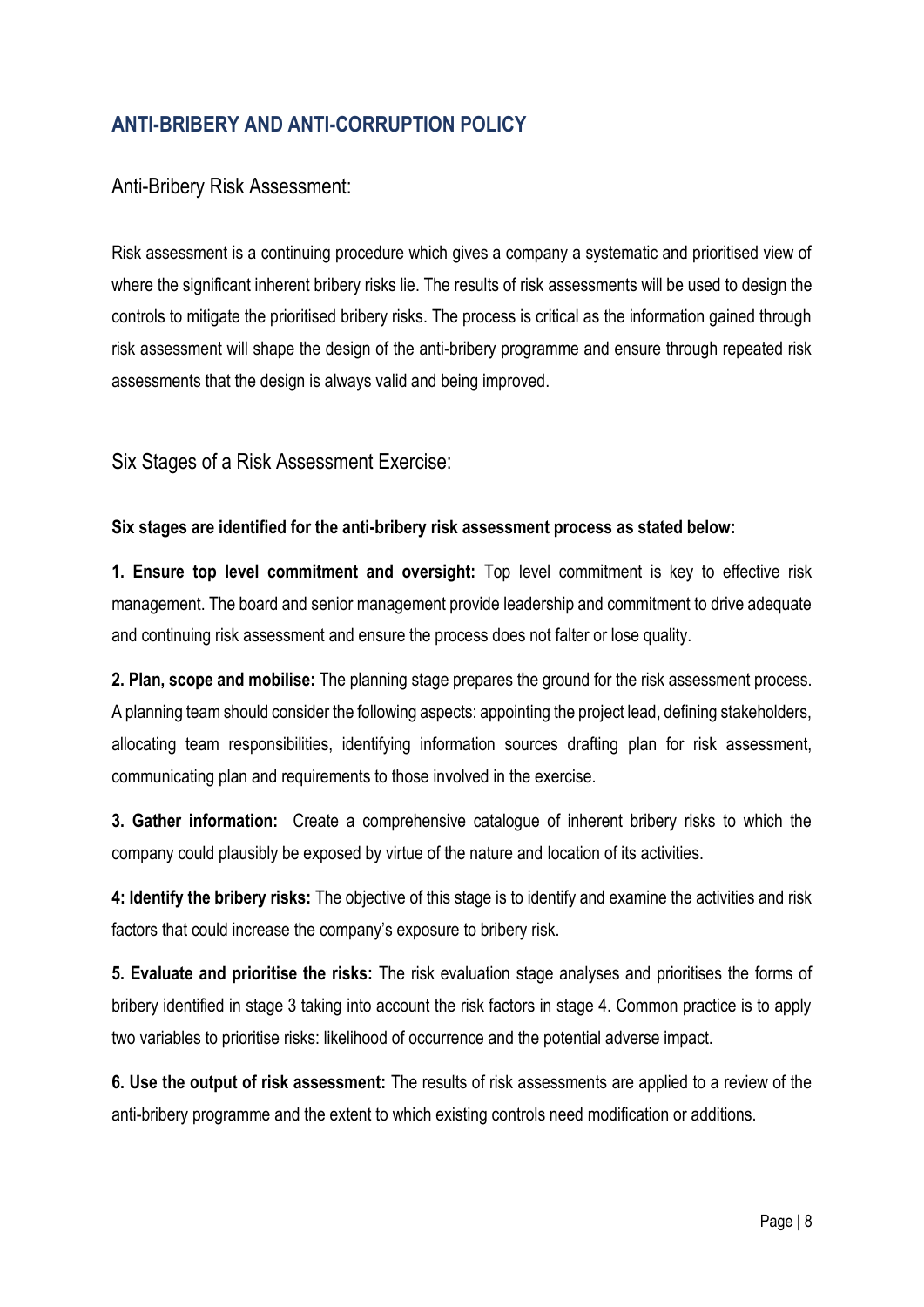## <span id="page-8-0"></span>Gift, Hospitality, Entertainment, Donation Other Benefits

SKB's employee are prohibited from directly, or indirectly, receiving or asking for (soliciting) gifts which include cash or cash equivalent in the form of gift certificates, loans, commissions, coupons, discounts or any other related forms. It is the responsibility of the Employee to inform external parties involved in any business dealings with SKB that SKB has restrictions in its gift policy and to request the external party's understanding to adhere to the said policy.

Although the general principle is to immediately refuse and return gifts offered by the external party, accepting or receiving a gift on behalf of SKB may be allowed only under limited circumstances as follow:

1. **Gift** not exceeding RM1000 in a single receipt11. In cases where gifts to be offered are more than the prescribed value, directors, employees, family members or agents working on behalf of the Group are required to record the details of the gift in "**Gift Giving Approval Form**" and obtain pre-approval from an Executive Director. However, none of the Executive Director shall approve gift to be offered and received by him/herself and shall seek approval from another Director.

If approval is not obtained, no gifts shall be allowed to the external party.

- 2. **Corporate hospitality and entertainment** include hosting of functions and provision of accommodation for business partners. In ordinary course of business, directors, management and employee may provide or receive hospitality and entertainment to /from business partners within the amount of RM 1,000.00 (the "prescribed limit") in a single receipt per person or per party (if 2 of more person of external parties is involved at the specific occasion or accommodation expense during offered stay). If hospitality and entertainment to be offered are more than the prescribed amount, the details and reason of providing or receiving the hospitality and entertainment shall be documented in "**Corporate Hospitality & Entertainment Activity Form**" and approved by an Executive Director or other Executive Director, if he/she is the offeror.
- 3. **Donations** are monetary benefits or equivalent, equipment, or other benefits or contribution to a fund and charity causes as part of our Group's CSR. The Group will only donate to government agencies and non-governmental organisations for recreational and religious activities and events, charitable organisations, schools and associations. Similar with sponsorship, all donations made should be approved and documented.

<sup>&</sup>lt;sup>1</sup> The Group must also ensure that all Gift, Hospitality, Entertainment, Donation and Other Benefits received exceeding the amount of RM1,000.00 and approved or allowed under the circumstances that reporting manager the intention of gift to be cleared of any suspicion of bribery and corruption and in any way influence a decision relating to both the receiving and offering person and its authority must be recorded in the register in a timely manner.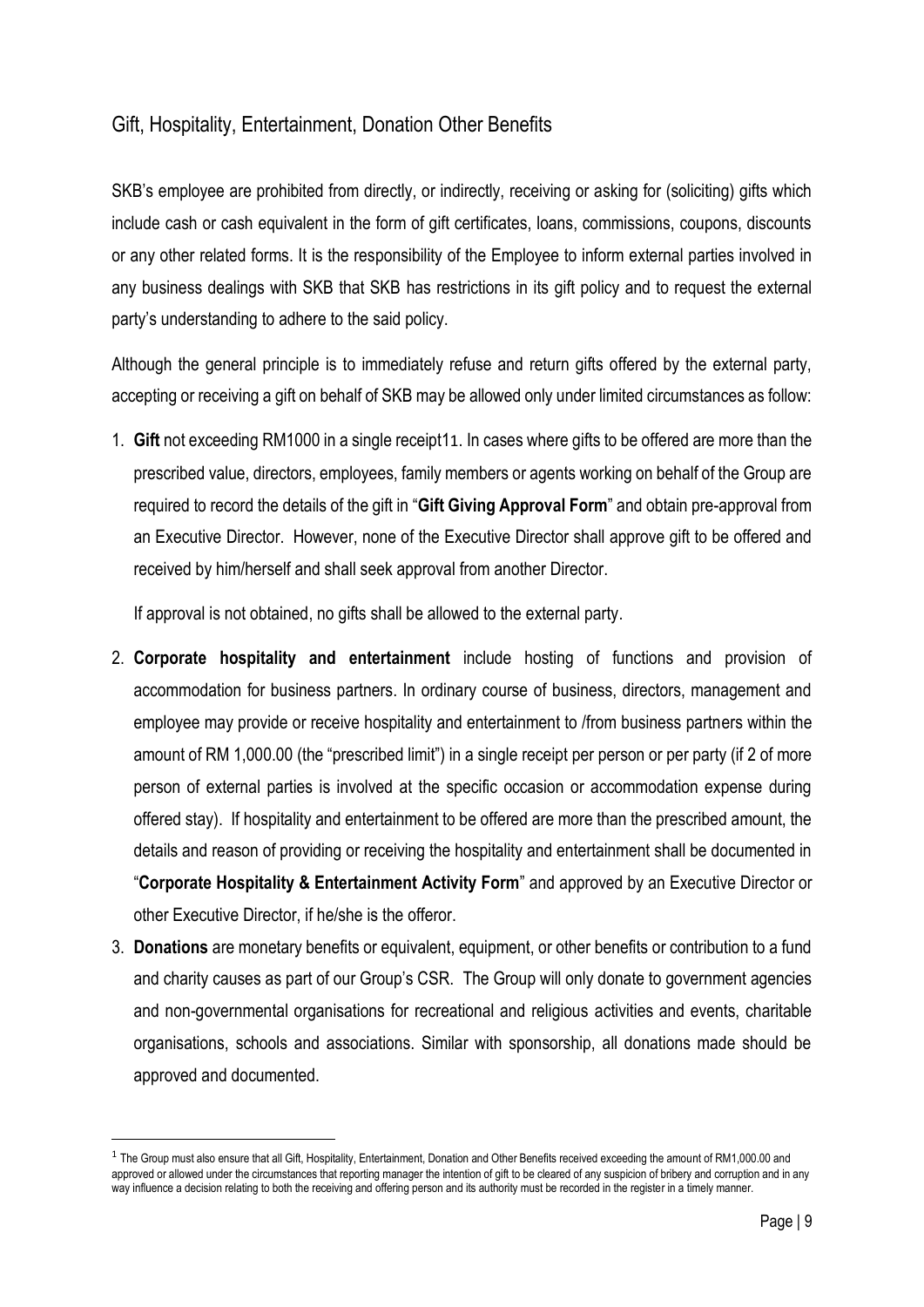- 4. **Sponsorship** such as sponsoring for sport competitions, functions and any other events or activities is part of the Group's corporate social responsibility ("CSR"). All sponsorship provided should be approved by the Group Managing Director and supported with documentation.
- 5. Customary and lawful under the circumstances;
- 6. Do not have or are perceived to have (by either the giver or the receiver), any effect on actions or decisions;
- 7. No expectation of any specific favour or improper advantages from the intended recipients;
- 8. Independent business judgment of the intended recipients not affected;
- 9. No corrupt / criminal intent involved; and
- 10.Gift and Hospitality to be done in an open and transparent manner. When in doubt, Employee is to consult the reporting manager or Human Resource.

If a gift, entertainment or hospitality is intended for public officials, Employee must ensure that the gift, entertainment or hospitality is not excessive and lavish, and must commensurate with the official designation of the public official and not his personal capacity subject to the limit referred above.

If a Business Associate offers an Employee a gift which falls outside description mentioned above, Employee shall politely decline and explain the rules in force in SKB. Subject to point mentioned above, the Employee may accept the gift on SKB behalf and hand over the gift to the Management Team who may decide that the gift be given to charity, included in a festive draw within the departments or share with other employees in the department.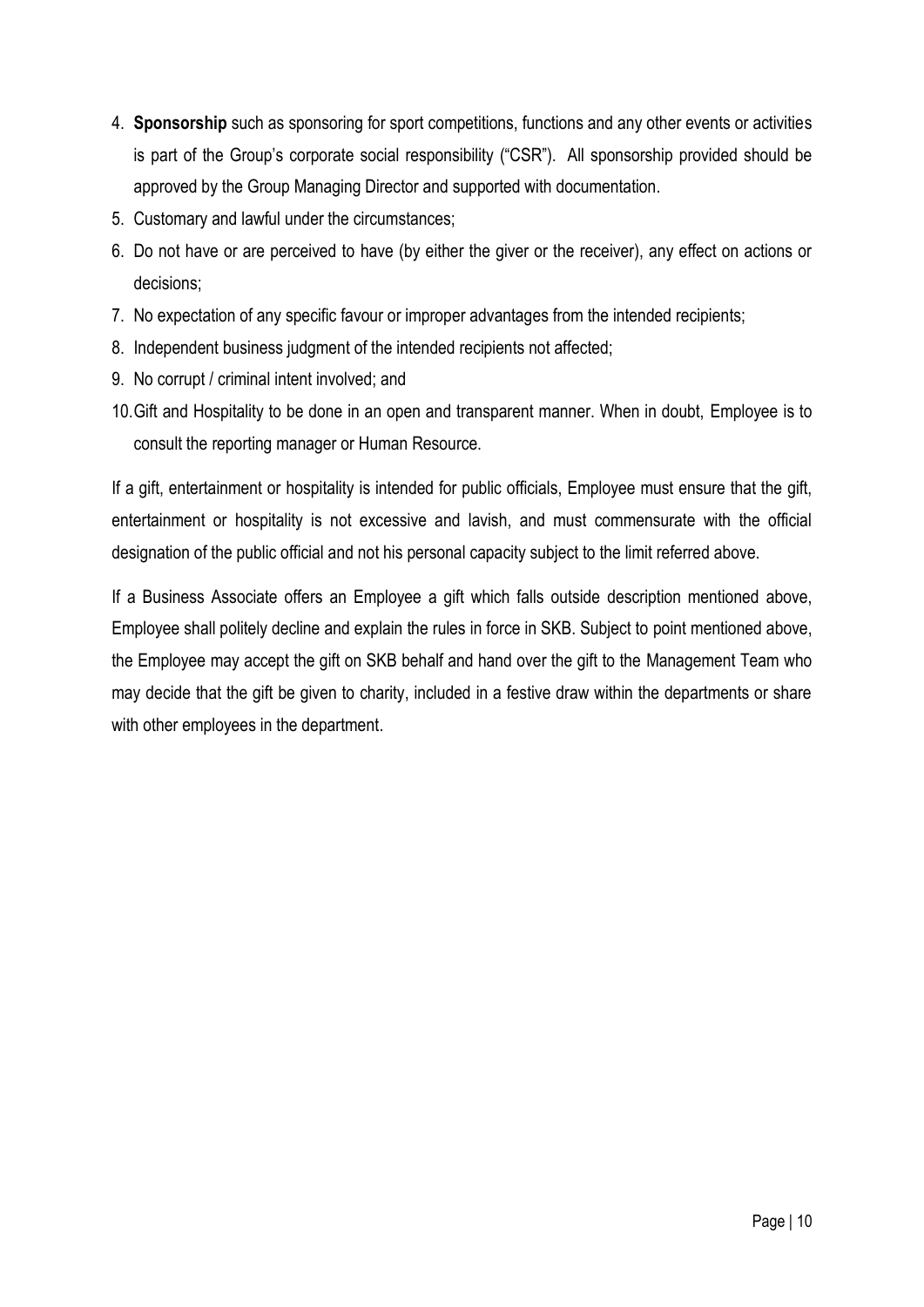## <span id="page-10-0"></span>Referral Payment Policy

Referral payment refers to referral fee, commission or benefit offered in regards to securing projects and business opportunities both locally in Malaysia and Outside of Malaysia.

No directors, officers, management and employees or their immediate family members shall request or receive any referral fee, commission or benefit from our business associates on personal capacity.

The Group also prohibits referral payment to government officials and individuals representing regulatory authorities.

Referral payments for securing projects and business opportunities shall not exceed 3% of the value of the underlying agreement or arrangement. Any referral payment above this percentage shall be subject to Group Managing Director's approval.

On the other hand, referral payment for securing customer and employee shall not be more favourable than the market and industry practices.

## <span id="page-10-1"></span>Facilitation Payment Policy

All directors, management and employees of the Group should follow strict compliance of all internal and external procedural requirements and shall not breach any procedural requirements to expedite application and approval processes for business dealings and transactions.

On the other hand, all directors, management and employees are prohibited to accept payments and benefits for facilitation from any business associates or agents.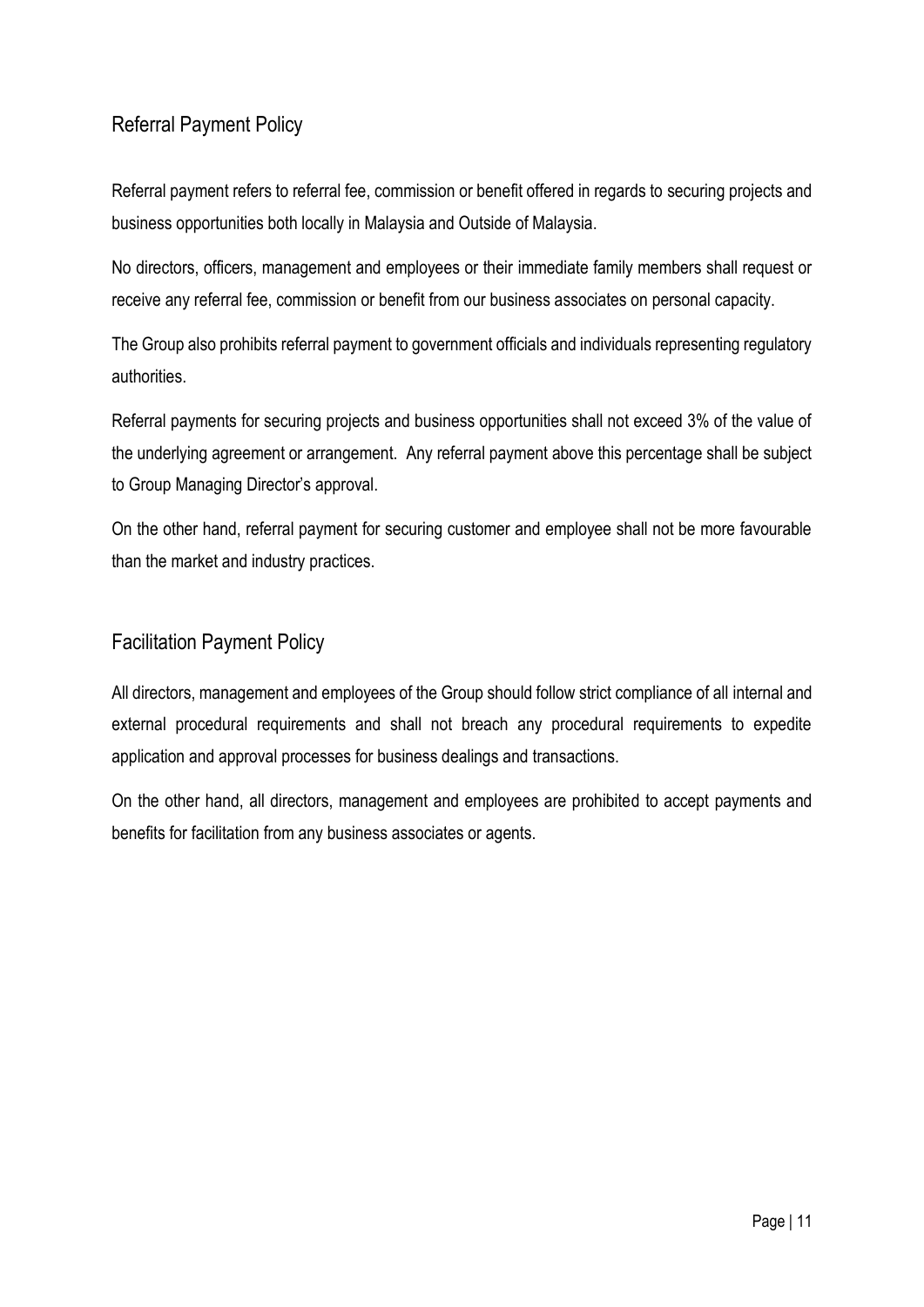## <span id="page-11-0"></span>**SKB WHISTLEBLOWING POLICY**

#### <span id="page-11-1"></span>Reporting and Investigation (Whistle Blowing)

## <span id="page-11-2"></span>**Reporting**

Employees who encounter actual or suspected violations of this Policy are required to report their concerns. Each Employee has a responsibility to ensure that suspected bribery and corruption incidents are reported promptly. The Company practices an open-door policy and encourages all Employees to share concerns and suggestions with superiors and colleagues who are able to address them in an appropriate manner. The Human Resources Department sets out secured whistleblowing channels below: -

| NO. | <b>WHISTLEBLOWING CHANNELS</b>             | <b>DETAILS</b>                            |
|-----|--------------------------------------------|-------------------------------------------|
|     | Email                                      | skb@whistleblower.com.my                  |
| n   | Calls                                      | +6 03-6157 2277                           |
| 3.  | Letters to SKB Board Chairman or SKB Audit | PO Box #911, L2-08, Level 2, Cheras       |
|     | Committee Chairman                         | Leisure Mall, Jalan Manis 6, Taman Segar, |
|     |                                            | 56100 Kuala Lumpur.                       |

Reports made in good faith, either anonymously or otherwise, shall be addressed in a timely manner and without incurring fear of reprisal regardless of the outcome of any investigation.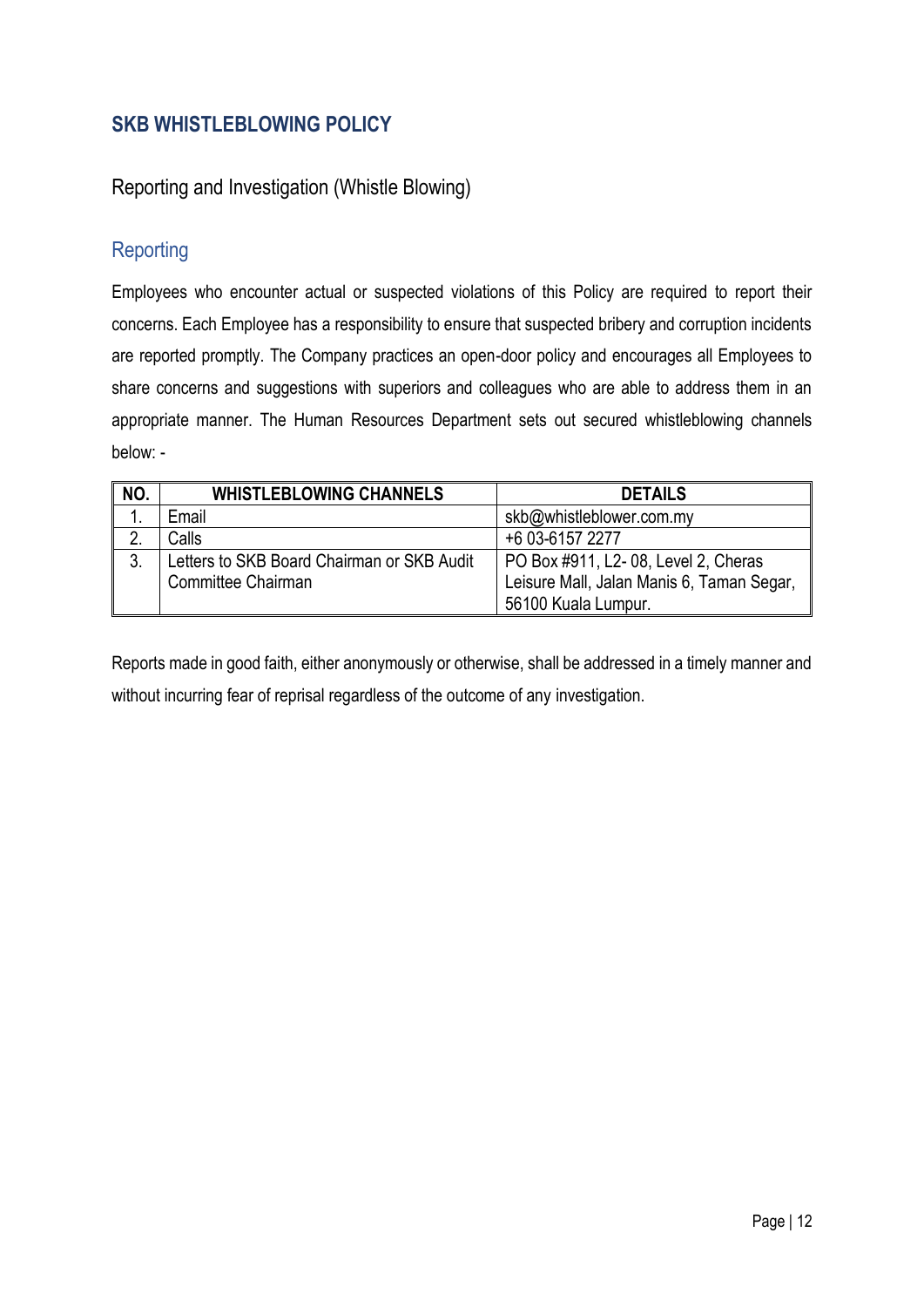## <span id="page-12-0"></span>Investigation (Whistleblowing)

All complaints will be investigated. The Internal Auditors shall review each claim and pursue it to the extent that the information and evidence received allows. The Internal Auditors shall begin preliminary investigations to establish whether the claim has merit and can be substantiated.

However, the Board Chairman or the Audit Committee Chairman may individually or jointly seek assistance from external resources when conducting his/her investigation at the cost of the Group. Upon completion of investigation, the Board as a whole shall collectively decide the appropriate actions for:

- 1. Informing the whistle-blowers, the status of the findings;
- 2. Initiating disciplinary action against any persons who has committed improper conducts;
- 3. Making a police report where the improper conduct constitutes a criminal offence; and
- 4. Recommending steps to be implemented to prevent similar situation from repeating in the future.

## <span id="page-12-1"></span>Procedural Matters

The objective of this whistle blowing policy and procedure is to provide guidance and comfort to whistle blowers for reporting any wrongdoings and violation of the Code of Conduct and Ethics: -

- 1. The whistle blower may identify himself or herself or remain anonymous when reporting suspected and/or known misconduct and wrongdoings;
- 2. The identity of the whistle blower and all concerns raised would be treated as private and confidential in order to protect the whistle blower from victimisation or harassment arises from the reporting. However, the whistle blower may be required to come forward as a witness in accordance with any applicable laws and regulations;
- 3. Whistle blower and any persons related or associated with the whistle blower are protected against any detrimental action in reprisal for whistle blowing improper conducts. However, this protection would not be extended to person who maliciously raises matter he/she knows is untrue; and
- 4. Any employee reporting on any concern must make it in good faith with reasonable belief that it is true, without malicious or false allegation and not for personal gain. Any employee found to make false and malicious allegation shall be subjected to disciplinary actions by the Company and/or legal action by the Company.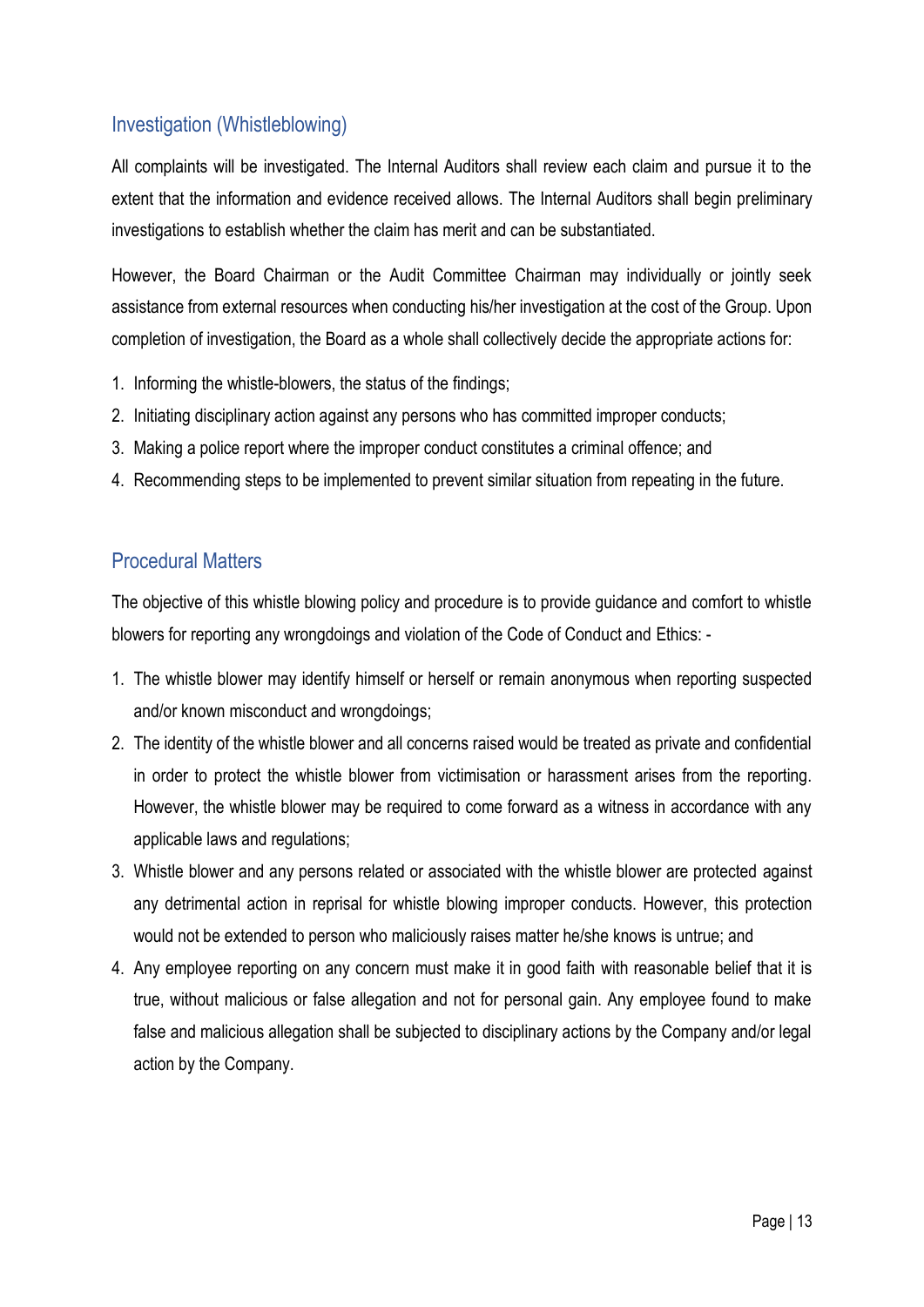## <span id="page-13-0"></span>Due-Diligence Checklist

SKB is committed to conducting due diligence checks on prospective Employee, particularly as it relates to appointments to positions where bribery or corruption risk has been identified. The extent of the due diligence should be based on a Bribery and Corruption risk assessment. **Due diligence may include a search through relevant databases, checking for relationships with public officials, selfdeclaration, and documenting the reasons for choosing one particular Business Associate over another.** The results of the due diligence process must be documented, retained for at least **1 year** and produced on request by the custodian of the process. SKB shall include standard clauses in all contracts with Business Associates enabling SKB to terminate the contract in the event that bribery or an act of corruption has been proved to occur. Additional clauses may also be included for Business Associates acting on SKB behalf where bribery risk has been identified.